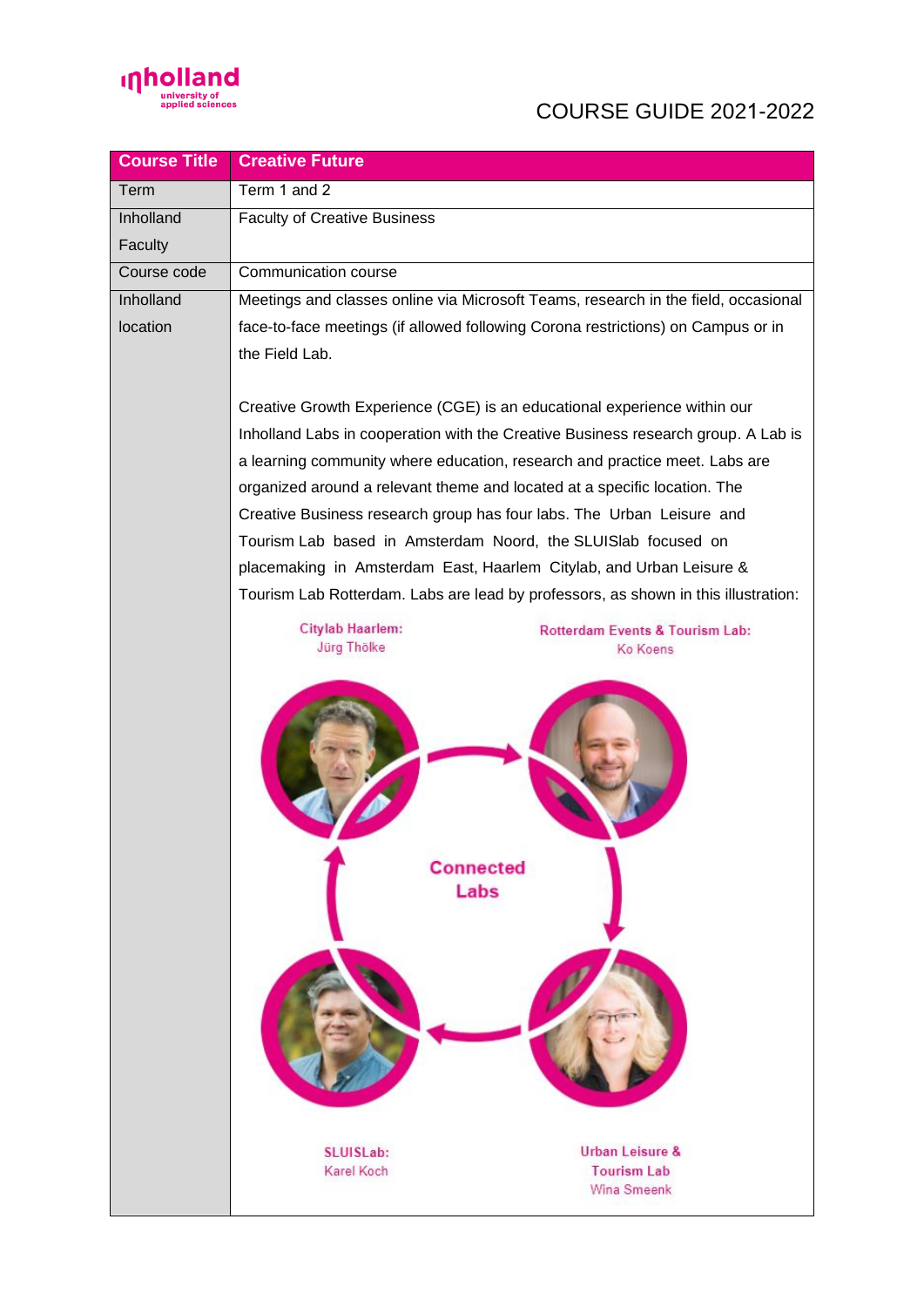

## COURSE GUIDE 2021-2022

| Cycle          | First cycle/undergraduate/Bachelor level                                                                                                                                                                                                                                                                                                                                                                                                                                                                                                                                                                                                                                                                                                                                                                                                                                                                            |
|----------------|---------------------------------------------------------------------------------------------------------------------------------------------------------------------------------------------------------------------------------------------------------------------------------------------------------------------------------------------------------------------------------------------------------------------------------------------------------------------------------------------------------------------------------------------------------------------------------------------------------------------------------------------------------------------------------------------------------------------------------------------------------------------------------------------------------------------------------------------------------------------------------------------------------------------|
| Number of      | 30                                                                                                                                                                                                                                                                                                                                                                                                                                                                                                                                                                                                                                                                                                                                                                                                                                                                                                                  |
| <b>ECTS</b>    |                                                                                                                                                                                                                                                                                                                                                                                                                                                                                                                                                                                                                                                                                                                                                                                                                                                                                                                     |
| Language of    | English                                                                                                                                                                                                                                                                                                                                                                                                                                                                                                                                                                                                                                                                                                                                                                                                                                                                                                             |
| instruction    |                                                                                                                                                                                                                                                                                                                                                                                                                                                                                                                                                                                                                                                                                                                                                                                                                                                                                                                     |
| Course         |                                                                                                                                                                                                                                                                                                                                                                                                                                                                                                                                                                                                                                                                                                                                                                                                                                                                                                                     |
| content        |                                                                                                                                                                                                                                                                                                                                                                                                                                                                                                                                                                                                                                                                                                                                                                                                                                                                                                                     |
|                | In these dynamic times, creative professionals are the people who will prominently<br>explore opportunities for change and can adapt to a complex context with a<br>diversity of stakeholders. They recognize that understanding new developments,<br>taking leadership and collaborating with stakeholders can lead to exciting new<br>ideas and directions. Our labs are a central meeting place for researchers,<br>students, partners and stakeholders to explore and experiment with new ideas<br>and to discover new personal and collective opportunities together.<br>Each semester, we continue to uncover new ways to support our learning<br>community and bring a better quality of life to society. Within the Labs, we work on<br>several aligning themes, such as: inclusiveness, participation, co-design, social<br>innovation, design thinking, positive provocations, innovative business cases. |
| Examples of    | 1,5-meter-experience in tourism, events and culture                                                                                                                                                                                                                                                                                                                                                                                                                                                                                                                                                                                                                                                                                                                                                                                                                                                                 |
| projects (the  | The Coronapandemic has impacted heavily upon tourism. It is safe to say that, as                                                                                                                                                                                                                                                                                                                                                                                                                                                                                                                                                                                                                                                                                                                                                                                                                                    |
| Labs have      | long as social distancing remains the norm, the visitor economy will have to adapt.                                                                                                                                                                                                                                                                                                                                                                                                                                                                                                                                                                                                                                                                                                                                                                                                                                 |
| different      | Tourism products, festivals and cultural activities cannot continue in their current                                                                                                                                                                                                                                                                                                                                                                                                                                                                                                                                                                                                                                                                                                                                                                                                                                |
| projects every | form. In addition, it is not clear yet, which types of guests the city can host in the                                                                                                                                                                                                                                                                                                                                                                                                                                                                                                                                                                                                                                                                                                                                                                                                                              |
| semester)      | near future. Will they mainly come from across the world, Europe, the                                                                                                                                                                                                                                                                                                                                                                                                                                                                                                                                                                                                                                                                                                                                                                                                                                               |
|                | Netherlands, or local surroundings?                                                                                                                                                                                                                                                                                                                                                                                                                                                                                                                                                                                                                                                                                                                                                                                                                                                                                 |
|                | In this project, you are challenged to develop new experiences and products that                                                                                                                                                                                                                                                                                                                                                                                                                                                                                                                                                                                                                                                                                                                                                                                                                                    |
|                | fit within the age of social distancing. The idea is that such experiences also                                                                                                                                                                                                                                                                                                                                                                                                                                                                                                                                                                                                                                                                                                                                                                                                                                     |
|                | contribute to the liveability of the city and stimulate inclusiveness and equality -                                                                                                                                                                                                                                                                                                                                                                                                                                                                                                                                                                                                                                                                                                                                                                                                                                |
|                | fitting with the wider tourism and hospitality strategy of the city.                                                                                                                                                                                                                                                                                                                                                                                                                                                                                                                                                                                                                                                                                                                                                                                                                                                |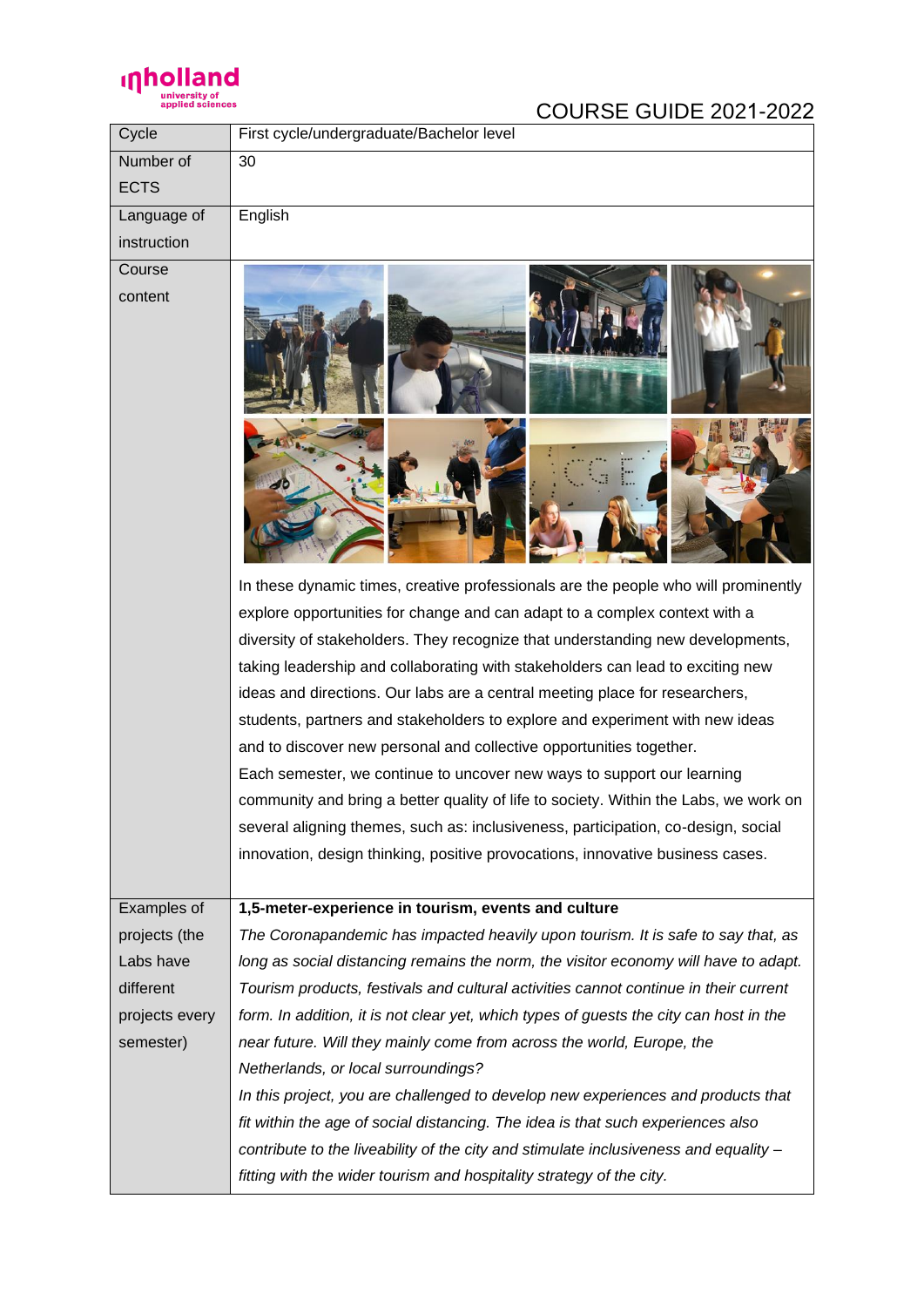

|  | inholland                         |
|--|-----------------------------------|
|  | university of<br>applied sciences |

|                | Tourism development tools for intangible heritage communities<br>The Netherlands has a rich history of intangible cultural heritage. In contrast to<br>physical heritage, which has a physical presence (i.e. a building, piece of art, a<br>monument, an artifact), intangible cultural heritage refers to nonphysical<br>intellectual wealth. This includes performing arts, language, social practices and<br>events, traditional knowledge and craftmanship.<br>Not all intangible cultural heritage practices have been able to use tourism for their<br>benefit. As such they may miss out on potential new revenue streams or get less<br>interest than they might otherwise get (also from younger generations).<br>The Dutch Centre for Intangible Cultural Heritage wants to help communities and<br>practioners of intangible cultural heritage who want to learn how to use tourism<br>for their benefit. They have asked Inholland students to develop a 'tourism toolkit',<br>which contains a variety of practical instruments and ideas on how intangible<br>heritage communities can develop tourism in a fitting way. The idea is here that<br>the 'tourism toolkit' will go beyond simple manuals, or instruction guidebooks, and<br>instead contain a diverse selection of interactive and creative tools or prototypes<br>(e.g. using gamification, serious play, theatre etc). |
|----------------|------------------------------------------------------------------------------------------------------------------------------------------------------------------------------------------------------------------------------------------------------------------------------------------------------------------------------------------------------------------------------------------------------------------------------------------------------------------------------------------------------------------------------------------------------------------------------------------------------------------------------------------------------------------------------------------------------------------------------------------------------------------------------------------------------------------------------------------------------------------------------------------------------------------------------------------------------------------------------------------------------------------------------------------------------------------------------------------------------------------------------------------------------------------------------------------------------------------------------------------------------------------------------------------------------------------------------------------------------------------------------------------------------|
| Mode of        | CGE and its partnerships provide you the context in which you can learn. Both                                                                                                                                                                                                                                                                                                                                                                                                                                                                                                                                                                                                                                                                                                                                                                                                                                                                                                                                                                                                                                                                                                                                                                                                                                                                                                                        |
| delivery,      | individually and as a team. The CGE educational approach is based on authentic                                                                                                                                                                                                                                                                                                                                                                                                                                                                                                                                                                                                                                                                                                                                                                                                                                                                                                                                                                                                                                                                                                                                                                                                                                                                                                                       |
| planned        | leadership, design-driven research and self-directed learning. If you participate in                                                                                                                                                                                                                                                                                                                                                                                                                                                                                                                                                                                                                                                                                                                                                                                                                                                                                                                                                                                                                                                                                                                                                                                                                                                                                                                 |
| activities and | CGE, you will work in a team together with students from the Communication                                                                                                                                                                                                                                                                                                                                                                                                                                                                                                                                                                                                                                                                                                                                                                                                                                                                                                                                                                                                                                                                                                                                                                                                                                                                                                                           |
| teaching       | course and other programs from the Creative Business domain. You will work                                                                                                                                                                                                                                                                                                                                                                                                                                                                                                                                                                                                                                                                                                                                                                                                                                                                                                                                                                                                                                                                                                                                                                                                                                                                                                                           |
| methods        | together, in a design-oriented way, you will create and present. Together with your                                                                                                                                                                                                                                                                                                                                                                                                                                                                                                                                                                                                                                                                                                                                                                                                                                                                                                                                                                                                                                                                                                                                                                                                                                                                                                                  |
|                | team you will work on resolving issues that matter while you are working on your                                                                                                                                                                                                                                                                                                                                                                                                                                                                                                                                                                                                                                                                                                                                                                                                                                                                                                                                                                                                                                                                                                                                                                                                                                                                                                                     |
|                | personal learning goals at the same time.                                                                                                                                                                                                                                                                                                                                                                                                                                                                                                                                                                                                                                                                                                                                                                                                                                                                                                                                                                                                                                                                                                                                                                                                                                                                                                                                                            |
| Prerequisites  | •You are at least a third-year Bachelor student, or an Associate Degree student in                                                                                                                                                                                                                                                                                                                                                                                                                                                                                                                                                                                                                                                                                                                                                                                                                                                                                                                                                                                                                                                                                                                                                                                                                                                                                                                   |
| and co-        | the final phase of the study                                                                                                                                                                                                                                                                                                                                                                                                                                                                                                                                                                                                                                                                                                                                                                                                                                                                                                                                                                                                                                                                                                                                                                                                                                                                                                                                                                         |
| requisites (if | •You are enthusiastic, creative, innovative and can work autonomously                                                                                                                                                                                                                                                                                                                                                                                                                                                                                                                                                                                                                                                                                                                                                                                                                                                                                                                                                                                                                                                                                                                                                                                                                                                                                                                                |
| applicable)    | •You are passionate to tackle complex challenges together with stakeholders and                                                                                                                                                                                                                                                                                                                                                                                                                                                                                                                                                                                                                                                                                                                                                                                                                                                                                                                                                                                                                                                                                                                                                                                                                                                                                                                      |
|                | peers                                                                                                                                                                                                                                                                                                                                                                                                                                                                                                                                                                                                                                                                                                                                                                                                                                                                                                                                                                                                                                                                                                                                                                                                                                                                                                                                                                                                |
|                | •Your development is self-directed supported by setting your own educational                                                                                                                                                                                                                                                                                                                                                                                                                                                                                                                                                                                                                                                                                                                                                                                                                                                                                                                                                                                                                                                                                                                                                                                                                                                                                                                         |
|                | goals                                                                                                                                                                                                                                                                                                                                                                                                                                                                                                                                                                                                                                                                                                                                                                                                                                                                                                                                                                                                                                                                                                                                                                                                                                                                                                                                                                                                |
|                | •You choose your own educational path supported by a teachers' coaching and                                                                                                                                                                                                                                                                                                                                                                                                                                                                                                                                                                                                                                                                                                                                                                                                                                                                                                                                                                                                                                                                                                                                                                                                                                                                                                                          |
|                | within the opportunities of your team                                                                                                                                                                                                                                                                                                                                                                                                                                                                                                                                                                                                                                                                                                                                                                                                                                                                                                                                                                                                                                                                                                                                                                                                                                                                                                                                                                |
|                | •You are open for new and pioneering forms of education and assessments:                                                                                                                                                                                                                                                                                                                                                                                                                                                                                                                                                                                                                                                                                                                                                                                                                                                                                                                                                                                                                                                                                                                                                                                                                                                                                                                             |
|                | showcase portfolio and conscious reflection in and on action                                                                                                                                                                                                                                                                                                                                                                                                                                                                                                                                                                                                                                                                                                                                                                                                                                                                                                                                                                                                                                                                                                                                                                                                                                                                                                                                         |
|                |                                                                                                                                                                                                                                                                                                                                                                                                                                                                                                                                                                                                                                                                                                                                                                                                                                                                                                                                                                                                                                                                                                                                                                                                                                                                                                                                                                                                      |